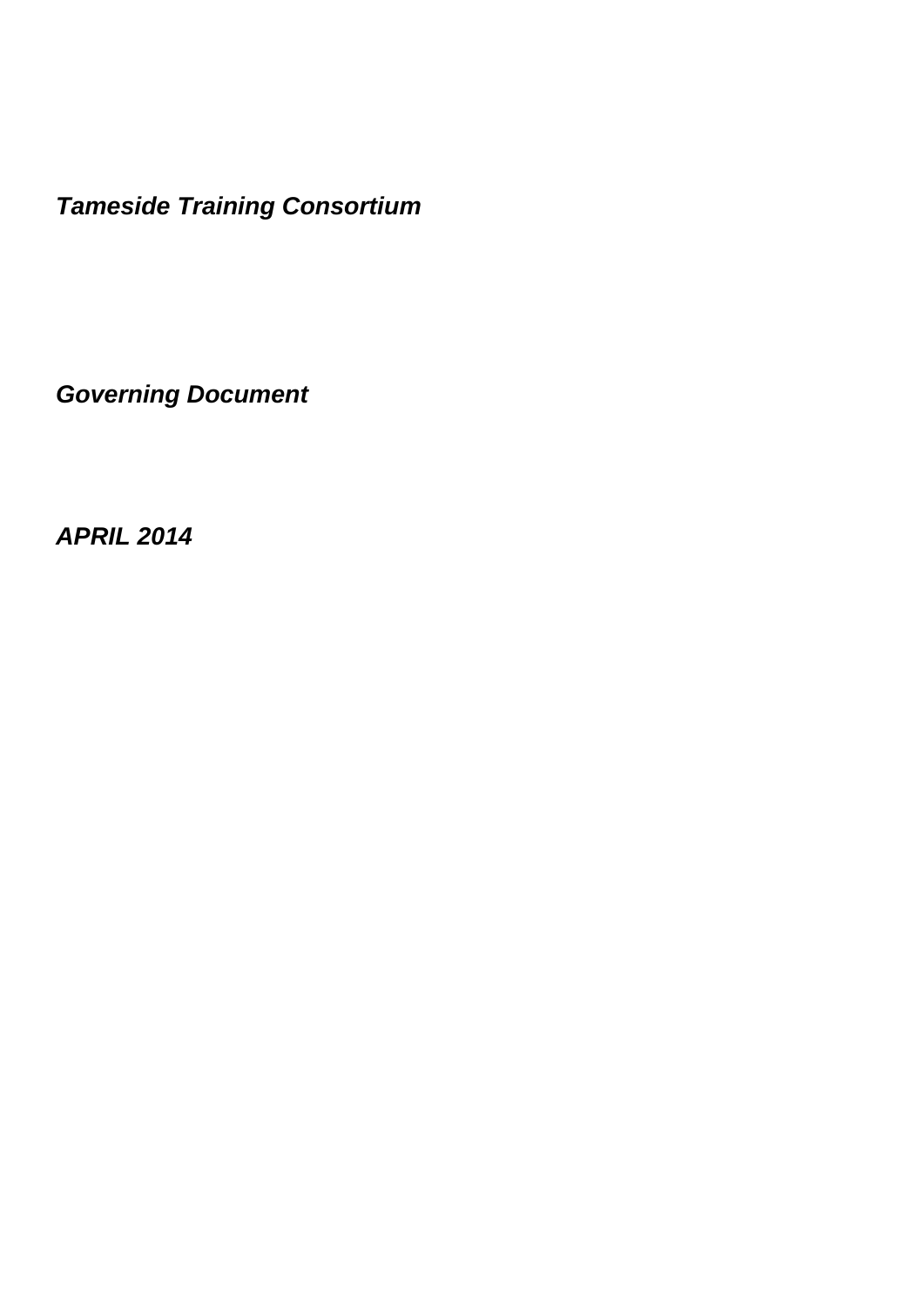# *Contents*

|                                       | Page |
|---------------------------------------|------|
| Introduction                          | 3    |
| Strategic objectives                  | 4    |
| Proposed structure for the consortium | 5    |
| Quality                               | 7    |
| Partnerships                          | 9    |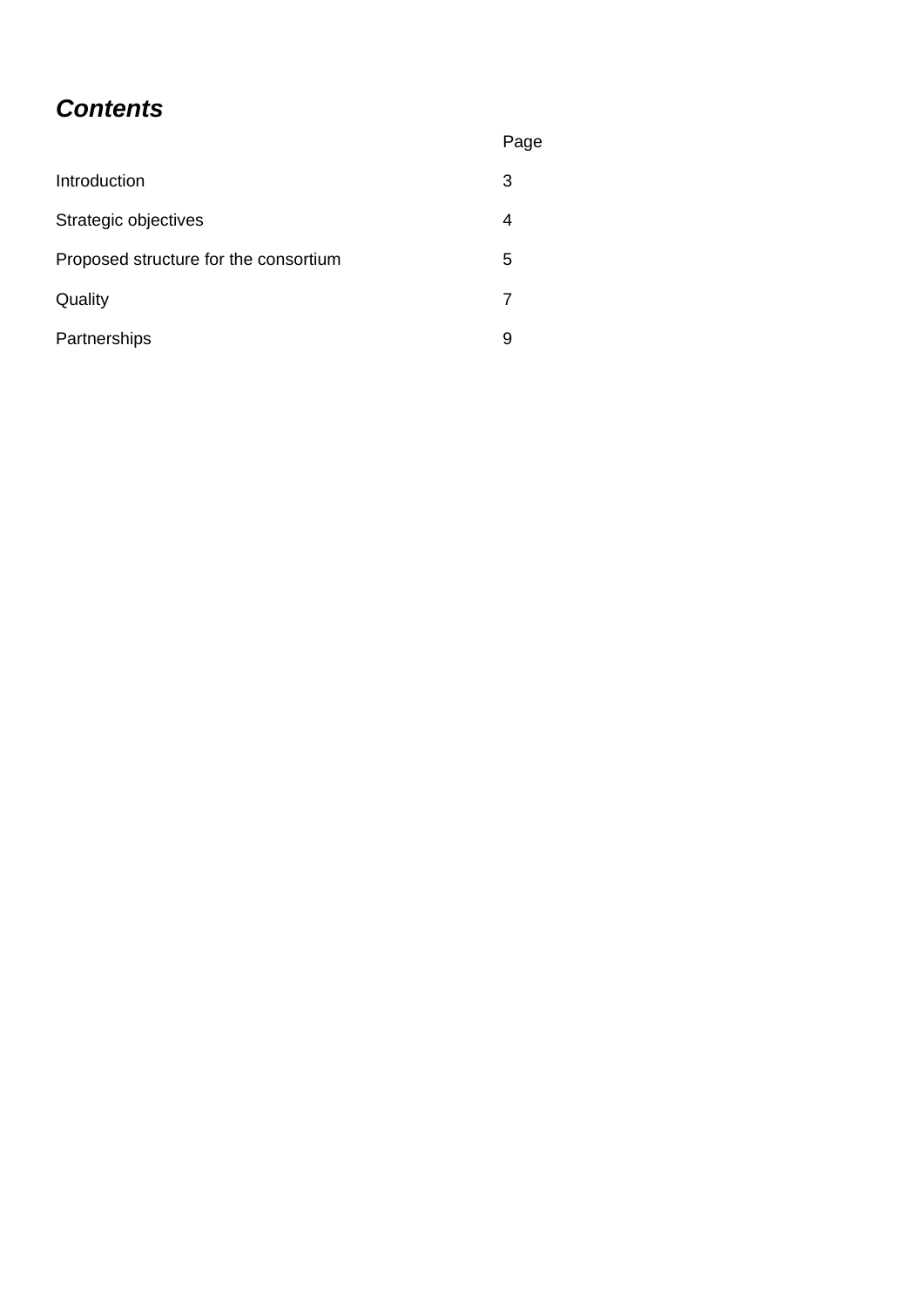# *INTRODUCTION - Summary of TTC*

The Tameside Training Consortium (TTC) was formed in 2001 and is an Employer Led Partnership administered within Tameside Council's Workforce, Partnership and Scrutiny Team.

The TTC is an association of organisations working together to achieve a mutual purpose of accessing quality training and has shared responsibilities for:

- Representing employers' professional development and qualifications needs
- Creating opportunities to meet those needs
- Maintaining links with similar councils and organisations across the North West region to share good practice and jointly manage / administer contracts where appropriate to maximise opportunity or reduce costs..
- The steering group, representing 95 organisations meet quarterly to oversee the activities of the Consortium and to review progress against the strategic action plan

The TTC membership is made up of organisations from Tameside's private, voluntary and independent social and health care and early year's sector. Membership also includes operational council teams for those sectors.

The TTC exists to develop the sectors workforce to ensure a good quality experience by service users, enabling members to comply with contractual frameworks, changes in legislation, CCG and Ofsted requirements.

Members are supported by a quarterly newsletter, a webpage hosted within Tameside council's website and an annual conference which focusses on local drivers, new initiatives and legislative changes within the sectors.

The TTC is represented at several initiatives and forums including:

- Dignity in Care Steering Group,
- The End of Life Education Group,
- The Greater Manchester Employer Led Partnership
- The Dementia Local Implementation Group
- Tameside Strategic Partnerships
- Care Homes forums
- Home Care forums
- Early Years forums

Workforce Development Consultants, within Tameside's Workforce, Partnership & Scrutiny team liaise with council contract performance, and service delivery teams to support improvement, attending team meetings and service forums. The Workforce Development Consultants and administrative support are partly funded by Skills for Care for disbursement of Workforce Development funding.

An annual membership fee and course fees support consortium activities.

As at April 2014, accounts are held in a business bank account which is audited and administered in compliance with the Financial Services Authority. Following a council internal audit report on the TTC Workforce Development Consultant activity, recommendation to transfer this bank account to the council account was made, to be held in a separate account and financial transactions will be administered by the council finance team according to TMBC financial policies. On 2<sup>nd</sup> April 2014 TTC steering group agreed the proposal.

TMBC policies and procedures are followed, particularly in relation to financial policies (including debt recovery), equalities, data protection, freedom of information, whistle blowing, health & safety and fire safety.

Primary aim:

- To achieve a competent workforce that meets the requirements of the relevant regulating bodies within each sector To support the workforce in developing skills to ensure a high quality experience for service users.
- To support employment and development initiatives for local people within the sector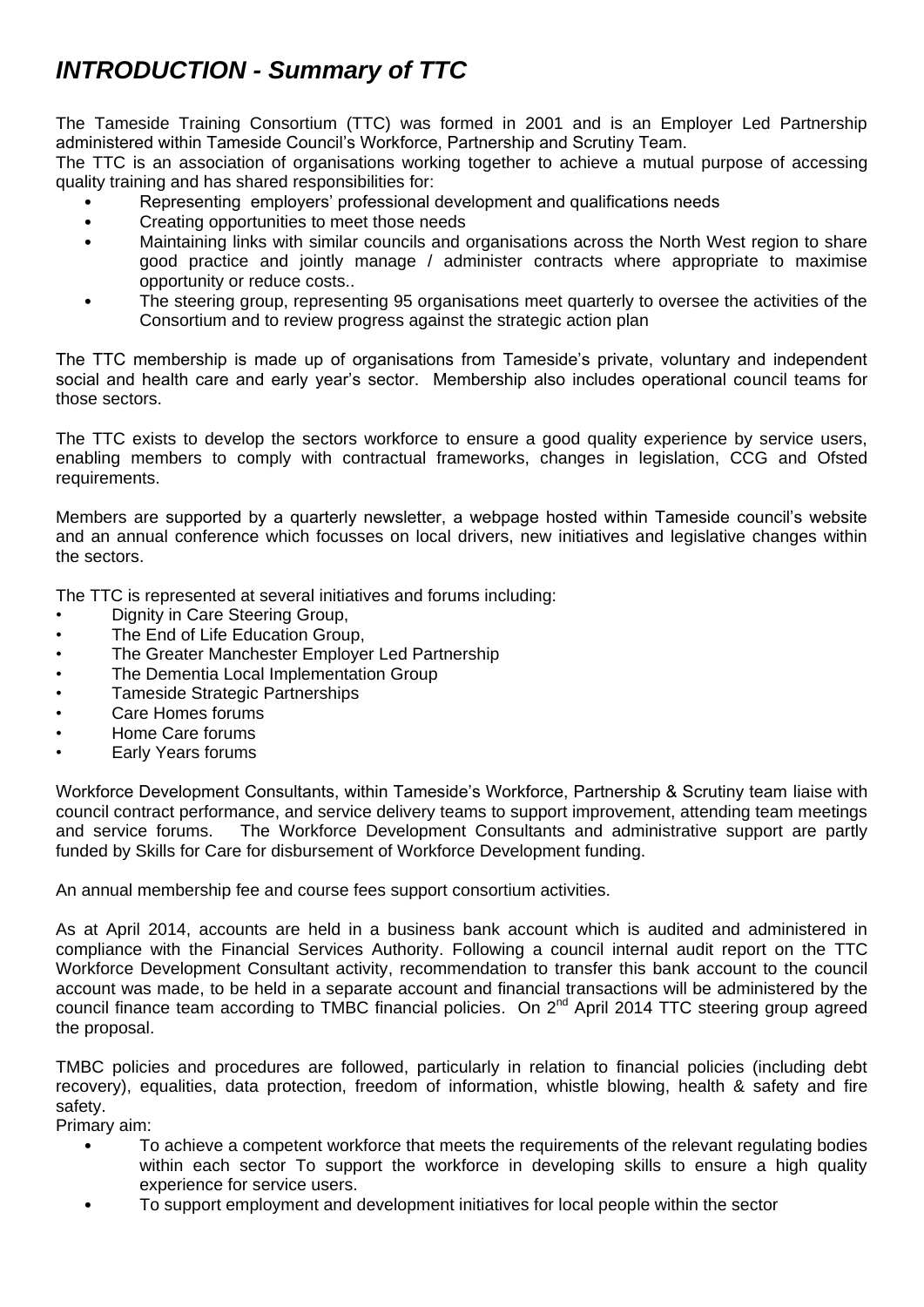# *Strategic Objectives*

Adults Partnership vision and objectives shared with Tameside MBC

*'We want Tameside to be a place where everyone is both physically and mentally healthy. We want to reduce inequalities and deliver high quality health and social care services which protect our most vulnerable and offer people greater choice, independence and control' Tameside Joint Health and Wellbeing Strategy 2013-2016*

To achieve the shared vision of Tameside Metropolitan Borough Council, the adults steering Group provides representation from all sectors of adult services and agree to work together to contribute to the delivery of the following objectives:

- To achieve the outcomes of the Tameside Joint Health and Wellbeing Strategy (2013-16)
- To support the third sector to contribute to the delivery of high quality services to older people
- To develop a strategy to reduce reliance on public sector funding and provide a sustainable business model
- To exploit external funding and commissioning opportunities to develop services
- To share customer insight and performance data to ensure the service offer reflects the needs of individuals and communities

Early Years Partnership vision and objectives: To support legislative duties within the sector, including:

- Ensuring Tameside secures sufficient childcare for working parents, and those children entitled to free early education places
- providing information, advice and training to childcare providers and to:
- Provide opportunities for those settings with an Ofsted 'requires improvement' or 'satisfactory' grading to improve their quality in order to increase the school readiness outcomes of local children
- Provide a sustainable workforce development programme for those with a 'good' or 'outstanding' Ofsted outcome, in order to maintain and further develop their quality

The TTC Adults and Early Years Strategic Objectives:

To provide employers with up to date information relating to

- Care Act
- National and local strategies
- Locally available training opportunities
- Training materials
- TMBC and CCG structures
- CQC
- DFE, Ofsted and EYFS updates
- To create and maximise training/learning opportunities across the consortium
- To ensure that training provision commissioned by the TTC represents value for money
- To promote standardised levels of training consistent with recognised good practice
- To create a knowledge base of funding opportunities and remain proactive in seeking such resources.
- To ensure a consistent level of quality in training provision and improve standards of training
- To promote innovative and creative approaches to training delivery and learning with particular reference to the needs of the small employer
- To maintain good relationships with training providers and colleges to meet identified training needs and priorities
- To support and assist in meeting objectives relating to recruitment and retention within the sectors.
- To promote equality of opportunity across a multi cultural workforce
- To promote multi agency training
- To maximise the resources available, in particular:
	- o Training opportunities
	- o Training materials
	- o Training grants/funding opportunities
	- o Training venues
	- o Training consultants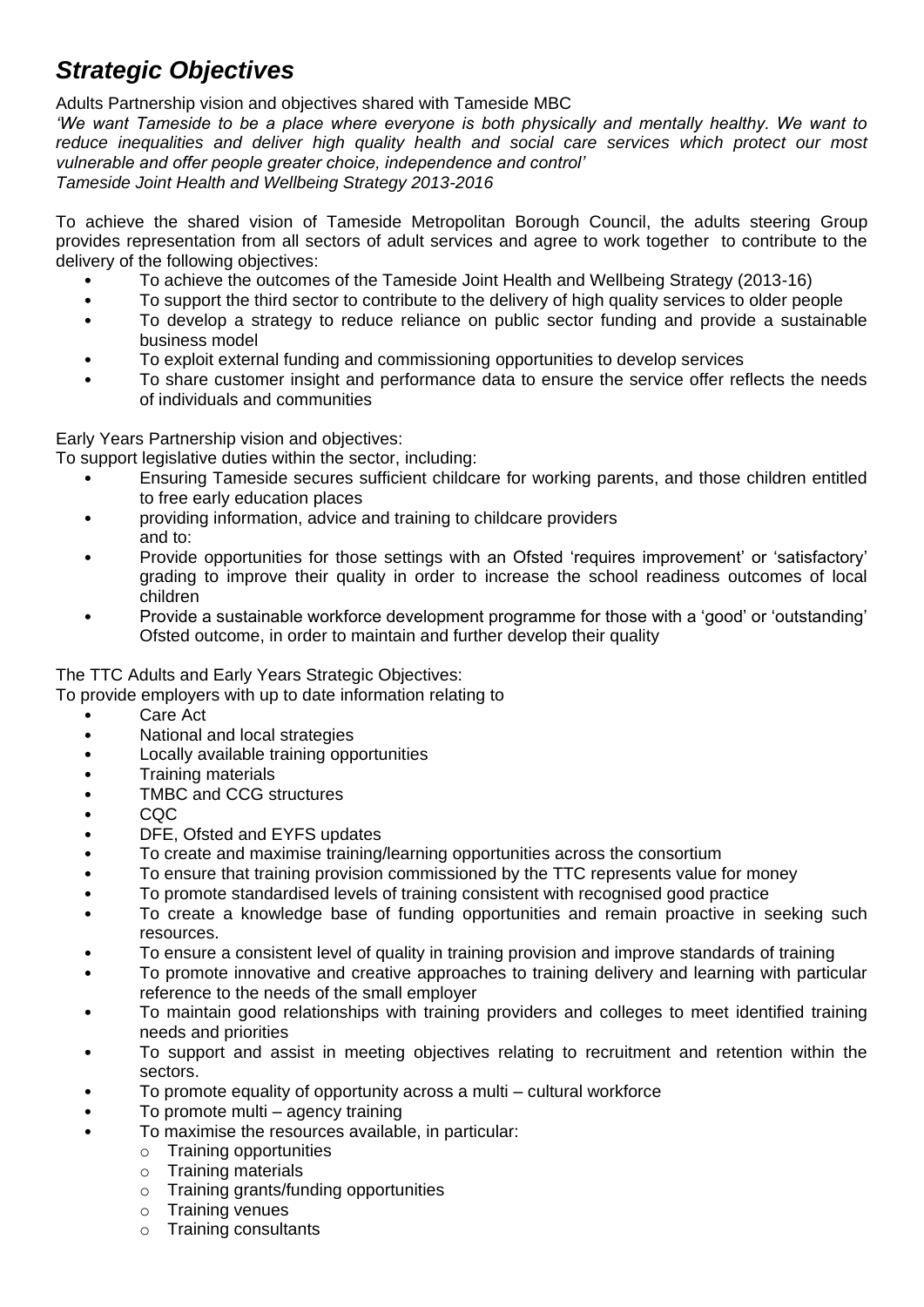### *Proposed structure for consortium*

### *Financial management and control*

The TTC board is responsible for financial management and reporting, ensuring there is sufficient revenue to finance the costs of operating, administering and maintaining the TTC. The TTC is financed through a combination of contracts, grants, income generation from membership fees, course charges and council contributions. The Board and Steering Groups may also invite sponsorship to support specific events e.g. the annual conference. The annual cost for organisations to join the consortium is on a sliding scale from £5 to £100 dependant on size; fees are paid within three months of the beginning of the financial. Bad debtors can result in suspension/exclusion from the Consortium

Current investigations are being made alongside the IT department about the opportunities for an automated booking and online payment system that could be incorporated onto the council webpages. Reducing the administrative burden of course bookings / confirmations, together with taking card payment at point of sale rather than posting invoices and banking cheques will add to the future sustainability and efficiency savings.

Participants in training events are required to pay according to the charging policy:

- Organisations will be invoiced for outstanding payments within a one month period. Failure to pay training charges may result in suspension/exclusion from the consortium
- TMBC financial policies are followed
- Tameside MBC regulate the financial management
- Funding allocations to the consortium are identified e.g.: SfC, ESF, SFA
- Annual subscription are paid by all members of the consortium
- The budget is subject to auditing processes related to the funding received
- An independent accountant audits the accounts

The TTC endeavours to provide access to training to its members to assist them to comply with TMBC contracts CQC and Ofsted requirements.

This is achieved through:

- signposting to free training
- co-ordinating opportunities funded from external sources
- co-ordinating opportunities from income generated monies
- administering funding and delivery expectations from TMBC

A charging Policy is in place for calendar courses and membership fees - annual membership fees reflect the range of organisation sizes across the membership.

| Number of employees      | Annual Membership fee |
|--------------------------|-----------------------|
| Self-employed individual | £5                    |
| 2to 10                   | £10                   |
| $11 - 50$                | £50                   |
| $51 - 100$               | £75                   |
| Over 100                 | £100                  |
|                          |                       |

Mandatory and Continued Professional Development - fee contributions support partially funded training, with standard charges:

- $\cdot$  £10 for a  $\frac{1}{2}$  day training session
- £20 for a full day training session
- £50 for 3 day training session

Charges for membership and course fees will be reviewed on an annual basis

Depending on circumstances such as trainer cost where the council prioritise attendance (such as safeguarding) fees may increase, or courses be offered free of charge. Cancellations must be received in advance to ensure that cost-effective courses are run, with a minimum of 8 candidates required. The TTC reserves the right to cancel courses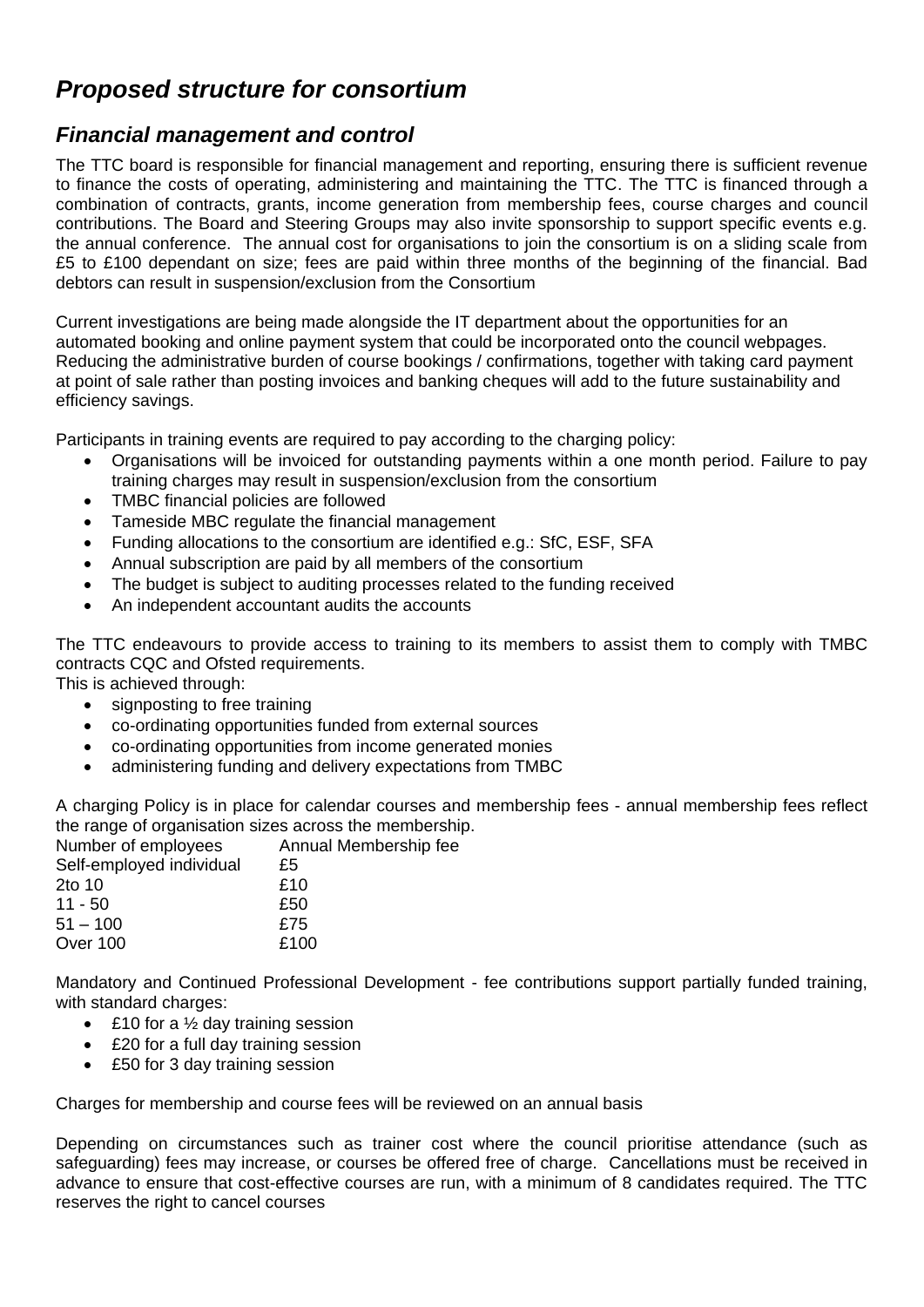QCF diplomas are fully funded to adults for TTC members who complete National Minimum Data Set - Social Care (NMDS – SC) and complete a partnership form for Workforce Development Fund (WDF) accessed via Skills for Care.

Fully funded awards are accessed via Skills Funding Agency and European Social Funding for Adults and Early Years sector employers.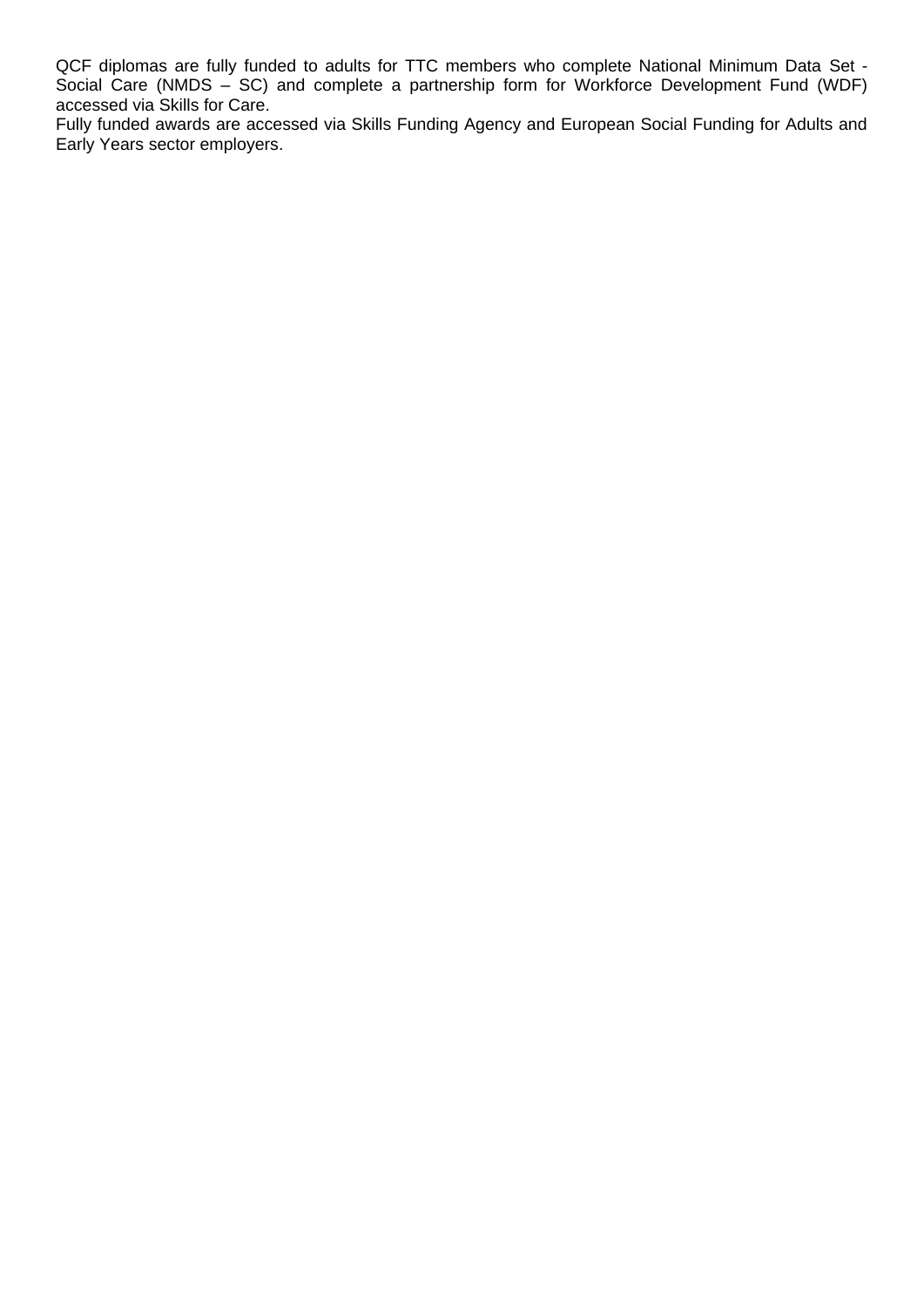# *Quality*

All adults' organisations need to complete the National Minimum Data Set for Social Care (NMDS – SC) which is a data base facilitated by Skills for Care to gather data for the department of Health. NMDS - SC records workforce qualifications and information that employers, commissioners and local authorities can access to determine the quality of workforce development in a geographical area.

All training providers are required to supply the Training Consortium with current insurance details, evidence of relevant experience, qualifications and references.

Short courses are evaluated according to the TTC evaluation process:

#### **The TTC Evaluation Strategy**

It is important that the TTC can judge whether any commissioned activity is of a good standard, providing the right learning and is fit for purpose, ensuring the workforce has the right knowledge, skills and attitudes to deliver a good quality service to its users. Work-based training can be the most effective way for people to learn skills but taught course are commonly used for knowledge, and it is therefore imperative that everything that happens in the taught course is relevant to the work place and learning can be transferred.

In line with good principles of evaluation, activities commissioned should be value for money and – the TTC will not focus on extensive evaluation of programmes which are evaluated through a moderation or verification process – such as vocational qualifications or accredited learning.

Where evaluation is needed, the TTC will use diverse methods to ensure that commissioned training provides value for money and is fit-for-purpose.

The TTC aims to improve the experience of service users by equipping the workforce. Due to the wider system factors not in its control, the TTC will focus on evaluating the impact of training at levels 1, 2 and 3. This will include evaluating the quality of experience during a course, the suitability of a venue, the approach of a trainer, the applicability of content to the work place and, where possible, behaviour change. A range of methods will be used.

### **Consortium Evaluation Guidelines**

New providers and/or courses:

- All training providers are asked to tell the Consortium about any problems with a venue.
- Each course is observed by a reviewer by at least the 3rd course of a series. The reviewer will give formal feedback to the TTC, which will address any issues with the training provider.
- The first 3 courses delivered are evaluated using an end-of-course questionnaire (standard or bespoke)
- The TTC completes a sample phone survey of managers of attendees to ask about impact on practice and any feedback from their staff about their experiences of the course.

Existing providers and/or courses:

- Where there are no concerns, there will not be an end-of-course evaluation for every course, instead evaluations will be completed on a sampling basis between every 3 and 6 courses, dependent on frequency.
- Where there are concerns, the intensity of evaluation will increase until either the TTC is satisfied that improvements have been made and are sustainable or it is clear that the training provider is unable to meet the contractual requirements.
- A range of methods will be used to inform this judgement including: face to face conversations with learners and managers, phone calls, surveys and direct observation of course delivery.

Qualifications and accredited training: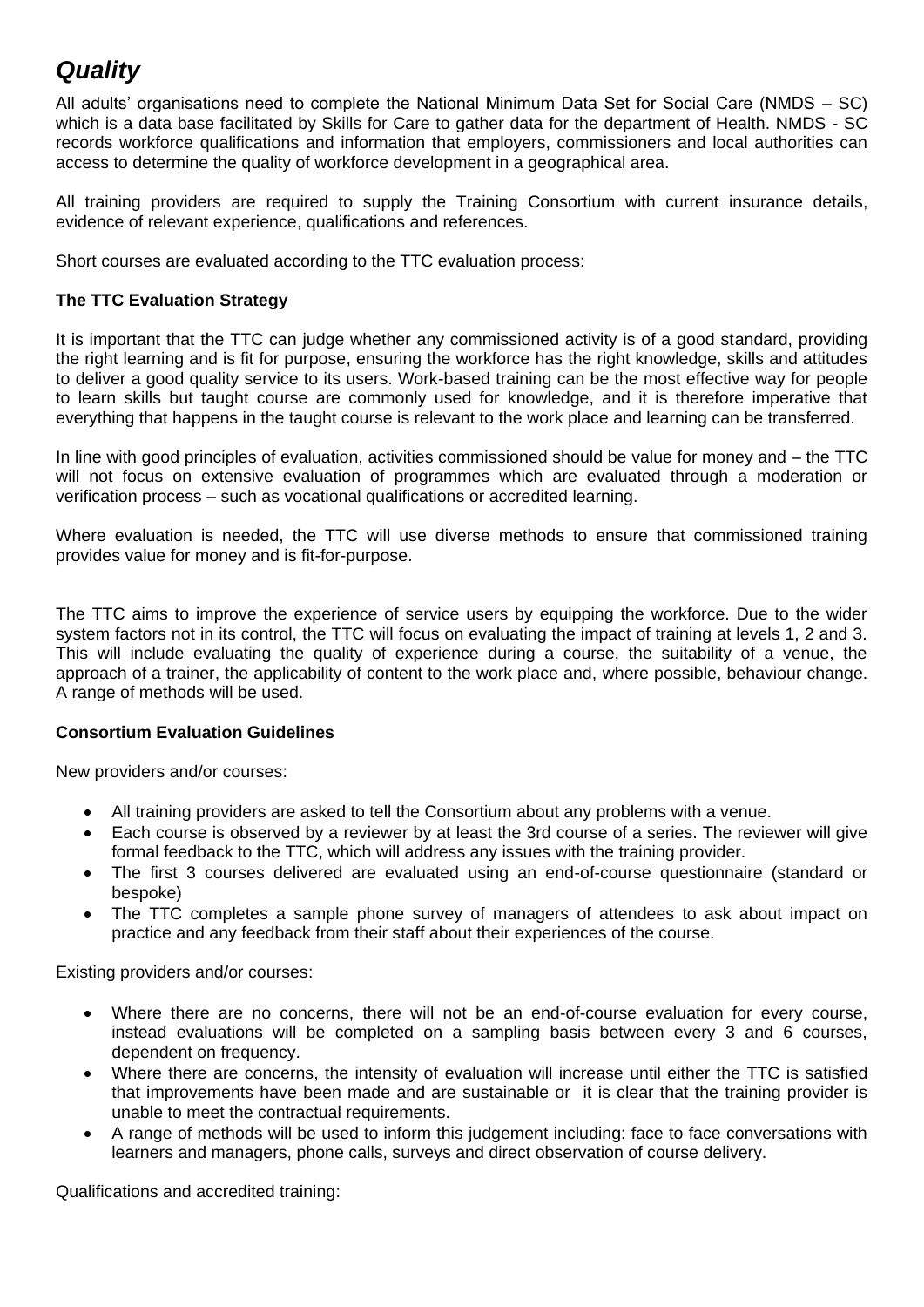- Within the purchasing process, training providers must submit current proof of validation from approving or awarding bodies.
- The Consortium assumes that this is proof that national quality standards for training have been met, however, the TTC will periodically seek out feedback from members to ensure any issues are addressed which may not be identified by an external quality monitoring process.

Standard End-of-course delegate form:

• The TTC will send all training providers a standard course evaluation form and will set out a plan based on the above principles to request an evaluation at the appropriate time.

An approved list of training providers is to be developed in partnership with TMBC commissioning team.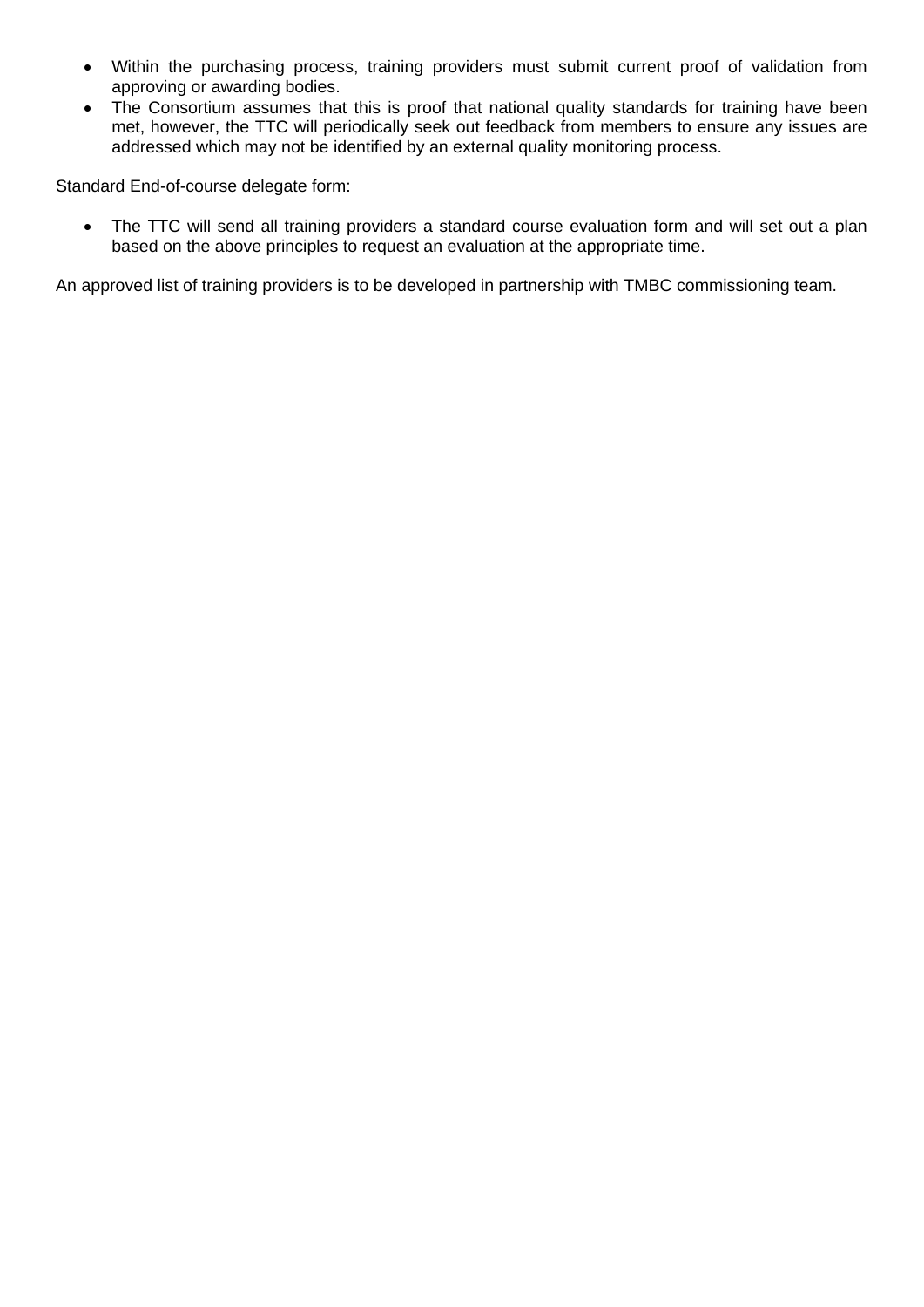# *Partnerships*

The TTC is an employer led partnership supporting the care home sector across the borough. It is well established and held in high regard by its 90+ members drawing down grant funding from the Workforce Development Fund and the Clinical Commissioning groups as well as accessing European Social Fund and Skills Funding Agency via training provider partners, and implementing charges for membership for access to development opportunities. Expanding the TTC to include the early years will have benefits for both sectors:

- An expanded consortium has greater purchasing power over commonalities such as food hygiene, health & safety, safeguarding, food hygiene etc.
- Provides long term organisational and administrative back up currently the Workforce Development Consultants are specialists – the expansion provides an opportunity for a more generic role, increasing sufficiency savings as administrative procedures are streamlined
- A recent audit of the TTC recommends that commissioning / contracting and monitoring roles should be carried out by separate individuals, improving the capacity for challenge
- Shared knowledge and experience may lead to widening potential for bid collaboration
- Increasing the amount candidates who can take a role in the steering group responsibilities

#### Moving forward:

Following a periodic review and a recent internal audit a number of key documents are being refreshed, that will include the expansion of the TTC into the early year's sector. These include:

- Terms of reference
- Governing document
- Constitution
- Waiver for commissioning trainers

Further cross border relationships with other AGMA authorities are in place for both sectors but may develop to strengthen the professional development offer further in the future.

### **List of current contacts for the Tameside Training Consortium:**

#### **Board (TBA)**

| <b>Name</b> | Role | <b>Office No</b> | Mob (if app) | e-mail address |
|-------------|------|------------------|--------------|----------------|
|             |      |                  |              |                |
|             |      |                  |              |                |
|             |      |                  |              |                |
|             |      |                  |              |                |
|             |      |                  |              |                |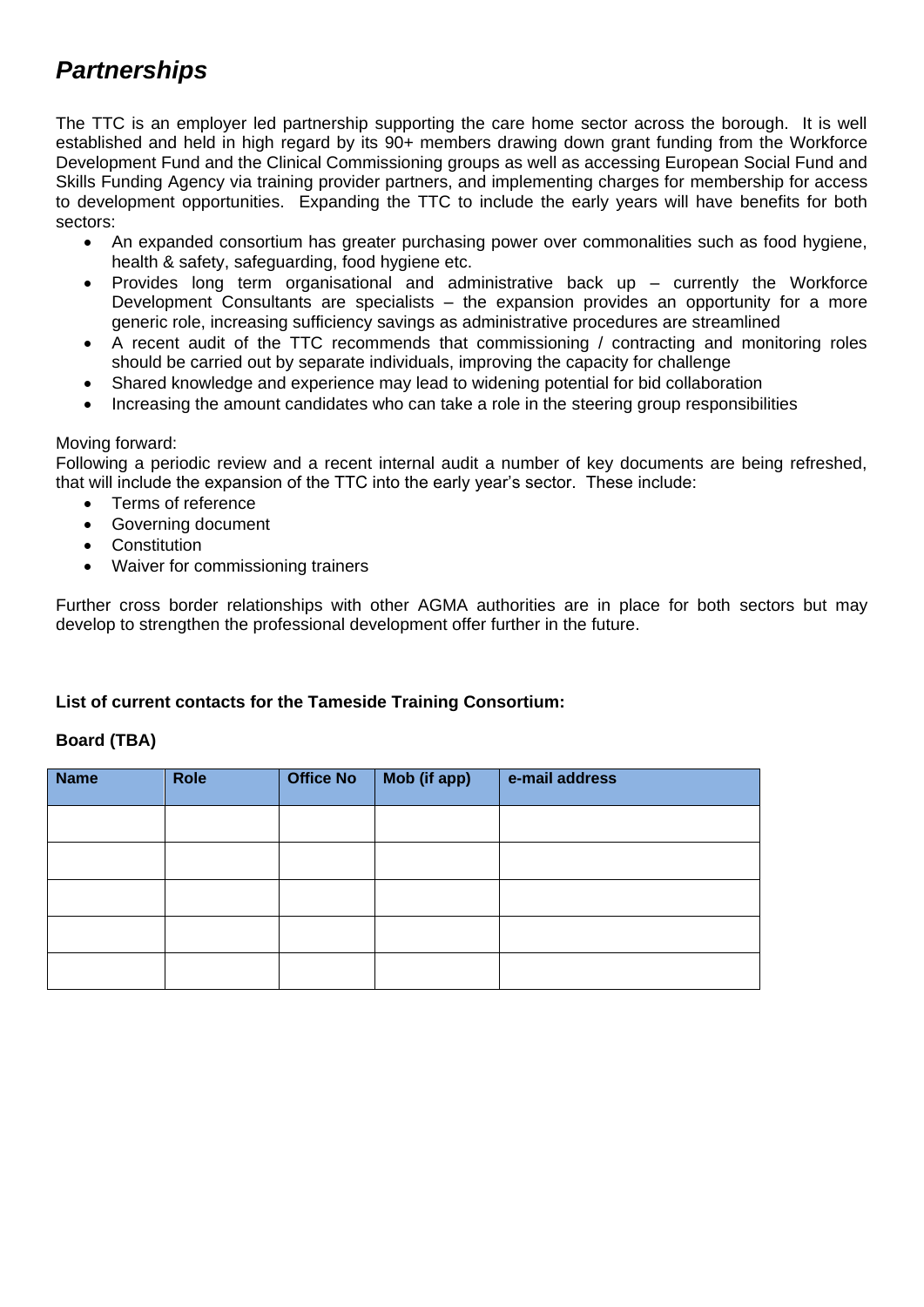#### **TTC adults steering group**

| <b>Name</b>           | <b>Role</b>                                                                        | <b>Office No</b>    | <b>Mob</b><br>(if<br>app) | e-mail address                       |
|-----------------------|------------------------------------------------------------------------------------|---------------------|---------------------------|--------------------------------------|
| <b>Bernadette</b>     | Steering<br>Group<br>Chair<br>and                                                  | 0161<br>308         | 0790881                   | ashcroftb@ageuktameside.com          |
| Ashcroft              | Voluntary sector representative                                                    | 5002                | 0155                      |                                      |
| Heloise<br>Taylor-    | Workforce<br>Development                                                           | 0161<br>342         | <b>NA</b>                 | Heloise.taylor-hutch@tameside.gov.uk |
| <b>Hutchins</b>       | Consultant                                                                         | 3232                |                           |                                      |
| Cindy Bramhall        | Independent minute taker                                                           | 0161<br>308<br>5000 | <b>NA</b>                 | bramhallc@ageuktameside.com          |
|                       |                                                                                    |                     |                           |                                      |
| Sharon Wood           | Quality<br>Manager,<br>Meridian<br>Healthcare<br>& Care<br>Homes<br>representative | 0161<br>368<br>9990 |                           | swood@meridiancare.co.uk             |
| <b>Tim Wilde</b>      | Contract Performance Manager                                                       | 0161<br>342         |                           | timwilde@tameside.gov.uk             |
|                       | <b>TMBC</b>                                                                        | 3746                |                           |                                      |
| <b>Hazel Shaw</b>     | Director,<br>Person<br>Managing                                                    | 0161<br>351         |                           | hazelshaw@pccareservices.co.uk       |
|                       | Centred Care<br>&<br>Homecare<br>representative                                    | 9505                |                           |                                      |
| <b>Linda Daniels</b>  | Manager, Auden House & Care<br>Homes representative                                | 0161<br>301<br>2424 |                           | audenhouse@hotmail.com               |
| <b>Chris Harrison</b> | UK<br>&<br>Care<br>Homecare<br>representative                                      | 0161<br>308<br>3456 |                           | Chris.Harrison@careuk.com            |
| Brendan Kennedy       | Workforce<br>Development<br>Manager TMBC                                           | 0161<br>342<br>2869 |                           | Brendan.kennedy@tameside.gov.uk      |

### **TTC early year's steering group (TBA)**

| <b>Name</b> | <b>Role</b> | <b>Office No</b> | Mob (if app) | e-mail address |
|-------------|-------------|------------------|--------------|----------------|
|             |             |                  |              |                |
|             |             |                  |              |                |
|             |             |                  |              |                |
|             |             |                  |              |                |
|             |             |                  |              |                |
|             |             |                  |              |                |
|             |             |                  |              |                |

### **Dissolution of the Consortium**

The Consortium may be dissolved only by a resolution passed by a three – quarter majority of the Board of the consortium present at a special general meeting convened for the purpose and of which, 21 days' notice has been given to the steering groups. If a motion to dissolve the Consortium is carried, surplus funds and assets (if any) following settlement of all its debts and liabilities will be given or transferred to an organisation with similar aims/objectives.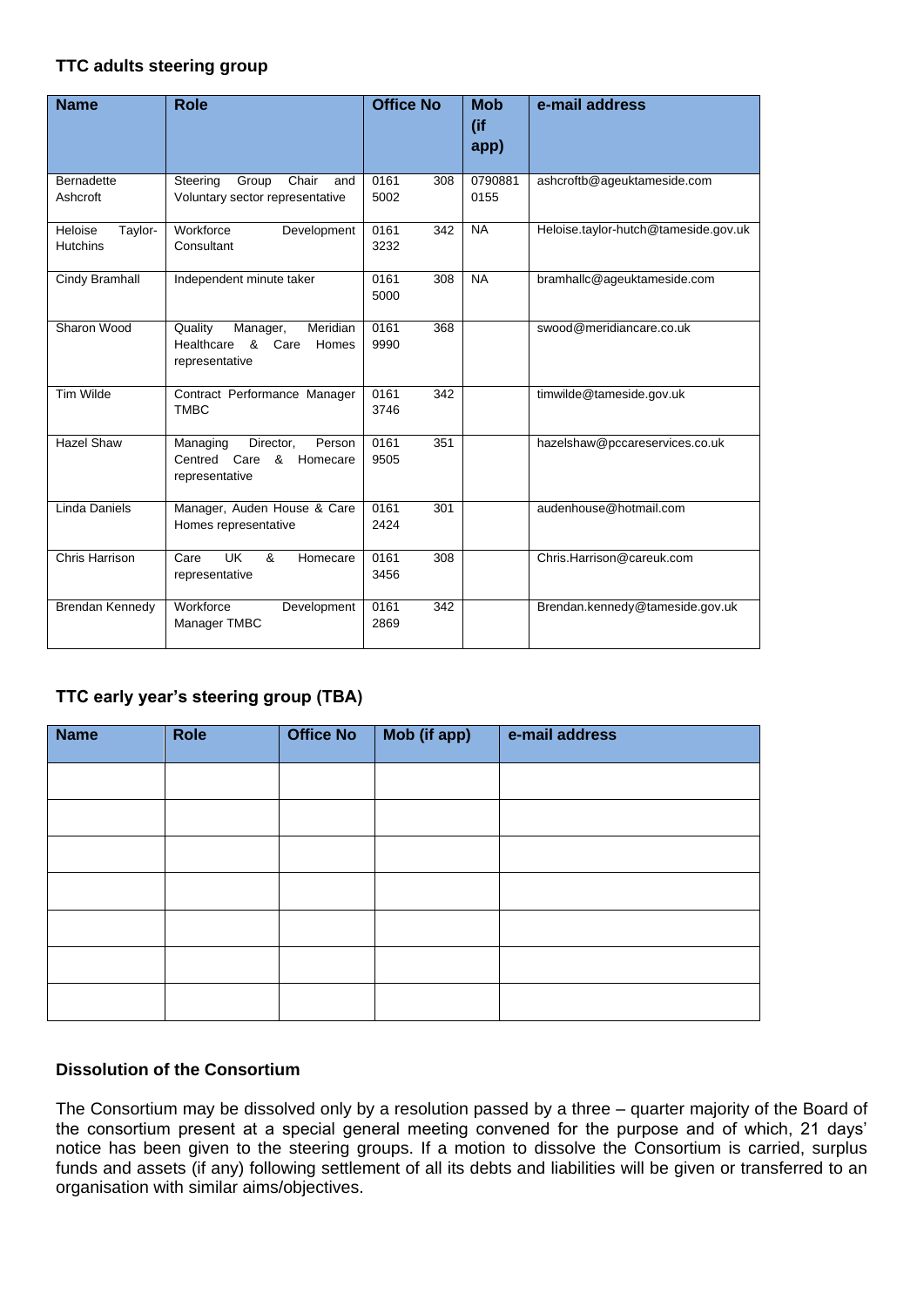#### **Steering Group Members Declaration:**

I have received and read the induction material for TTC Steering Group members and understand my duties and responsibilities as a representative of the sector within which I work.

I shall declare all conflicts of interest as and when they arise. If at any time these conflicts hamper my ability to perform my role as Trustee, I shall resign from the Board.

I shall keep all proceedings at Steering Group and board group meetings confidential and shall not discuss any of the issues with any other organisation without agreement of the Chair. I have completed a declaration of interests form

#### **Tameside Training Consortium Steering Group, Declaration of Interests Form:**

I.................................. as member of Tameside Training Consortium Steering group have set out below my interests in accordance with the spirit of the consortium.

| Category                                                                                                                                                                                                                              | Please give details of the interest and whether it<br>applies to yourself or, where appropriate, a member<br>of your immediate family or some other close<br>personal connection |
|---------------------------------------------------------------------------------------------------------------------------------------------------------------------------------------------------------------------------------------|----------------------------------------------------------------------------------------------------------------------------------------------------------------------------------|
| Current employment and any previous<br>employment in which you continue to<br>have a financial interest                                                                                                                               |                                                                                                                                                                                  |
| Appointments (voluntary or otherwise)<br>e.g. Trusteeships, Directorships, Local<br>Authority Memberships, Tribunals etc                                                                                                              |                                                                                                                                                                                  |
| Membership<br>of<br>any<br>professional<br>bodies, special interest groups of<br>mutual support organisations.                                                                                                                        |                                                                                                                                                                                  |
| Investments in unlisted companies,<br>and<br>other<br>forms<br>partnerships<br>Ωf<br>shareholdings<br>business,<br>major<br>(charities may set a figure here, e.g.<br>more than 1% or 5% issues capital)<br>and beneficial interests. |                                                                                                                                                                                  |
| Gifts or hospitability offered to you by<br>external bodies and whether this was<br>declined or accepted in the last twelve<br>months.                                                                                                |                                                                                                                                                                                  |
| Any contractual relationship with the<br>charity or its subsidiary.                                                                                                                                                                   |                                                                                                                                                                                  |
| conflicts<br>Any other<br>that<br>are<br>not<br>covered by the above.                                                                                                                                                                 |                                                                                                                                                                                  |

To the best of my knowledge, the above information is complete and correct. I undertake to update as necessary the information provided, and to review the accuracy of the information on an annual basis. I give my consent for it to be used for the purposes described in the conflicts of interests' policy and for no other purpose.

Signed.........................................Print name..........................................,

Date.....................................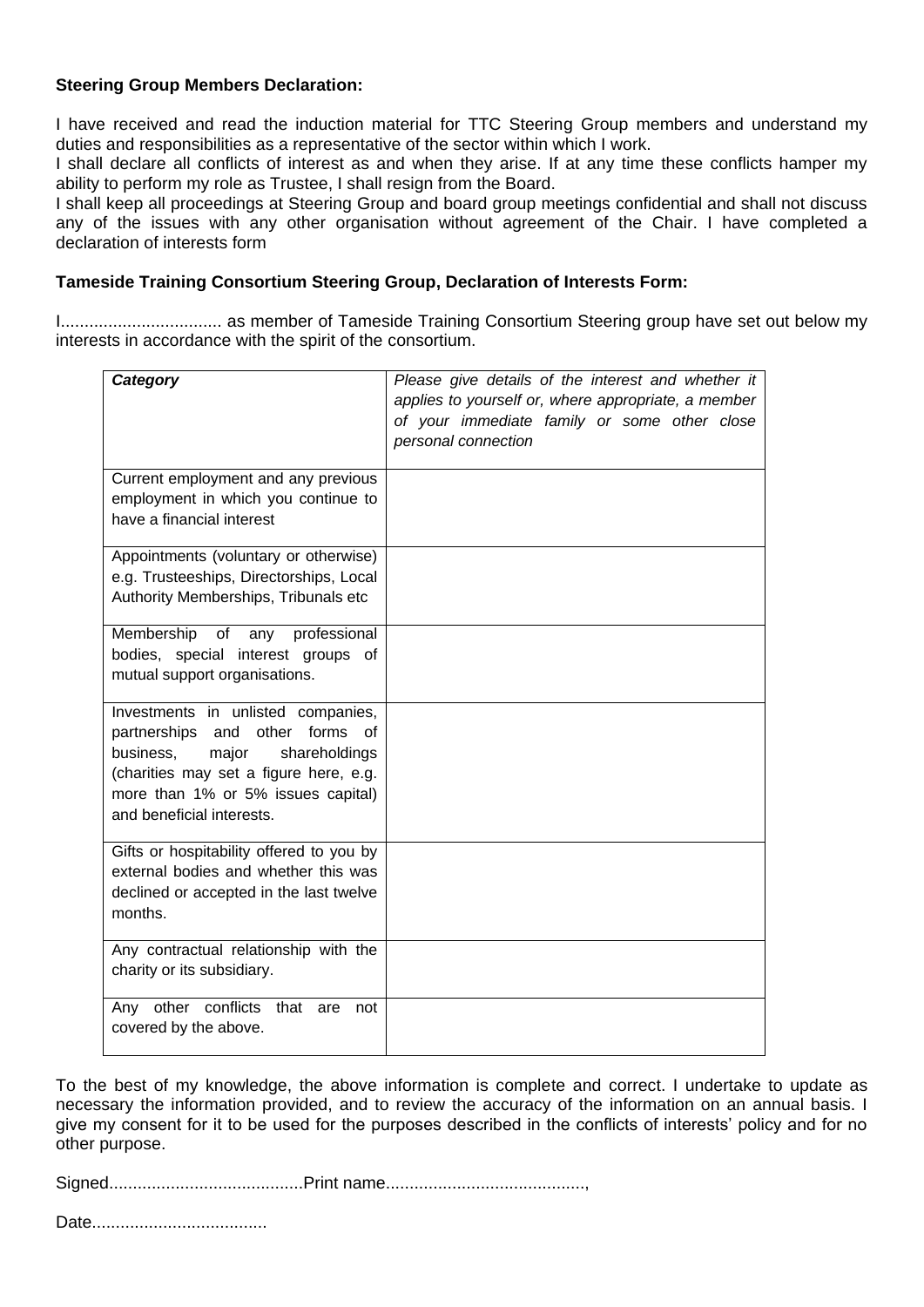### **The Role of the Steering Group and Terms of Reference**

Rationale for the Steering Groups:

To ensure that Partners requirements are integral to the direction and focus of the training commissioned by the TTC

Ensure transparency of the operation of the TTC.

Membership of the Adults Steering Group:

The steering group includes members from each of the following areas:

- Care Home\* (x2)
- Home Care\* (x2)
- Supported Housing\*
- Voluntary and Third Sector\*
- Workforce Development (x2)
- Joint Commissioning & Performance Management
- \* = Independent Sector representatives

Membership of the Early Years Steering Group:

- The steering group includes members from each of the following areas:
- Private Day Nursery
- Pre-school Play Group
- Childminder representative
- Early Years Provider Development Team Manager
- Workforce Development Consultant

Whilst initially targeting the PVI early years OFSTED registered settings to join the consortium, other organisations and partners will also be targeted to take up membership and have representation on the steering group eg. Barnardos, Homestart etc

Scope of the Steering Group:

- To be a focus of leadership around decision making on behalf of the TTC
- Guide the delivery of a workforce development strategy based on the six core themes of Induction, Core & Mandatory Training, Professional Development, Leadership Development, Organisational Development and Qualifications
- Ensure that any funding applications are relevant to the needs of the Partners
- Oversee the finances, ensuring value for money and agreeing the appropriate spend of any surplus moneys
- Agree and set the agenda for the annual conferences
- Review the membership fees and charges periodically

Operation of the Steering Groups:

#### Chairperson & Vice-Chair

A member of the Steering Group is selected by members to take on the responsibility of Chairperson for a three-year term. A Vice-Chair is also selected by members to take on the responsibility of Vice-Chair for a three-year term. Selection of the Chairperson/Vice Chairperson shall be by Nomination (and Second) followed by a vote of members of the Steering Group.

The Chairpersons responsibilities include but are not limited to:

- Chairing the Steering Group meetings
- Agenda setting
- Ensuring that all members of the Steering Group are given the opportunity to participate in discussions

The Vice-Chairs responsibilities include but are not limited to:

Chairing meetings in the absence of the Chair person

Quorum (number needed to make decisions)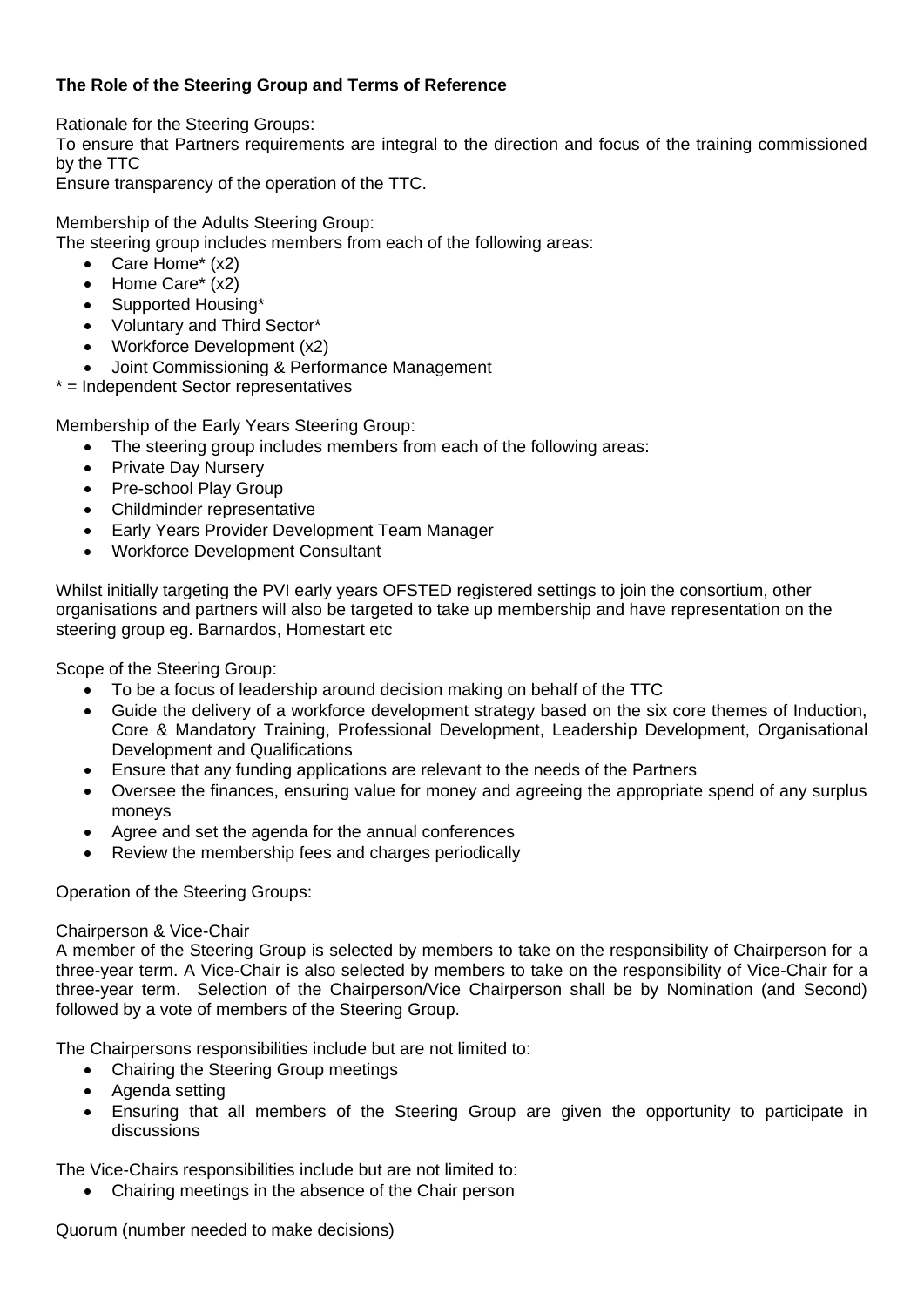Quorum is achieved at a meeting when there are four or more members present, one of which must be a representative of the independent sector. If quorum is attained, decisions made at the meeting will be final. If, despite these provisions, quorum is not met at a Steering Group meeting, those in attendance will make conditional decisions. The Chairperson will inform absent members of the condition decisions as soon as possible after the meeting and members not in attendance will have ten working days to respond to these decisions. If no response is received, the decisions will be considered final. Each member will have one vote. Should any member not be able to attend a meeting they can vote by proxy via the Chairperson.

Members of the Steering Group from the Independent Sector are elected for a period of three years. Following this period the Consortium Partners will be canvassed for nominations followed by the Partners voting. Existing members of the Steering Group will be eligible to be re-elected. Members employed by Tameside MBC are permanent members of the Steering Group.

Members of the Steering Group are accountable to the Partners of the Consortium. Members will need to consult with Partners within their area, i.e. home care, etc. and bring any issues raised to the Steering Group and to evaluate the delivery of the workforce development strategy.

The Workforce Development Consultants for Adults and Early Years Sector have the autonomy to make decisions about the training and the use of resources to ensure the job role is carried out effectively and efficiently and will focus their work towards the agreed priorities.

Should a financial decision for special purposes\* be required prior to a Steering Group meeting, the Workforce Development Consultants will be required to seek approval for expenditure from at least two members of the Steering group (one of which must be a representative from the independent sector). This applies to expenditure over £500. Under £500, the Workforce Development Consultants is not required to seek any approval. \*Special purposes includes, but it is not limited to, contributions to functions, one-off purchases of equipment, agreement to spend surplus funds.

If members of the steering group or board do not attend 3 times in a row then they forfeit the right to be a member until the next election. The Partners will then be requested to nominate another representative.

Minutes will be distributed to all the Steering Group for agreement within 10 working days. If comments are not received within 10 working days it is assumed the members are satisfied with their accuracy and the minutes will be distributed to the Partners. Should the Chairperson be notified of a members absence from the office, the distribution can be delayed by up to 20 working days.

Conflict of interest/disclosure - if a steering group member, or their organisation, has a direct or indirect pecuniary or personal interest in a decision (e.g. for a funding proposal, or in the outcome of a steering group decision), they are to declare such an interest or any other perceived or actual conflict of interest prior to discussion and decision making by the steering group as a whole. If a member indicates a potential conflict, the other Steering Group members will determine if the member should participate in 1) the discussion regarding a decision, or 2) the decision itself.

Attendance of Guests, Advisors and Observers - as required, advisors and observers may participate in the meetings to provide information or expertise on a topic. Guests, advisors or observers do not have the right to vote on any issue.

Reviewing membership fees and consideration of uplifts:

Steering Group Meetings:

- Meet 4 times/vear
- Must meet in last week November & first week in March to agree the focus of the bids
- Other dates will be in mid-June and mid-September.
- Each meeting will last for a maximum of 3 hours

There will be a periodic review of terms of reference, at least every three years or sooner should a decision be made by the board.